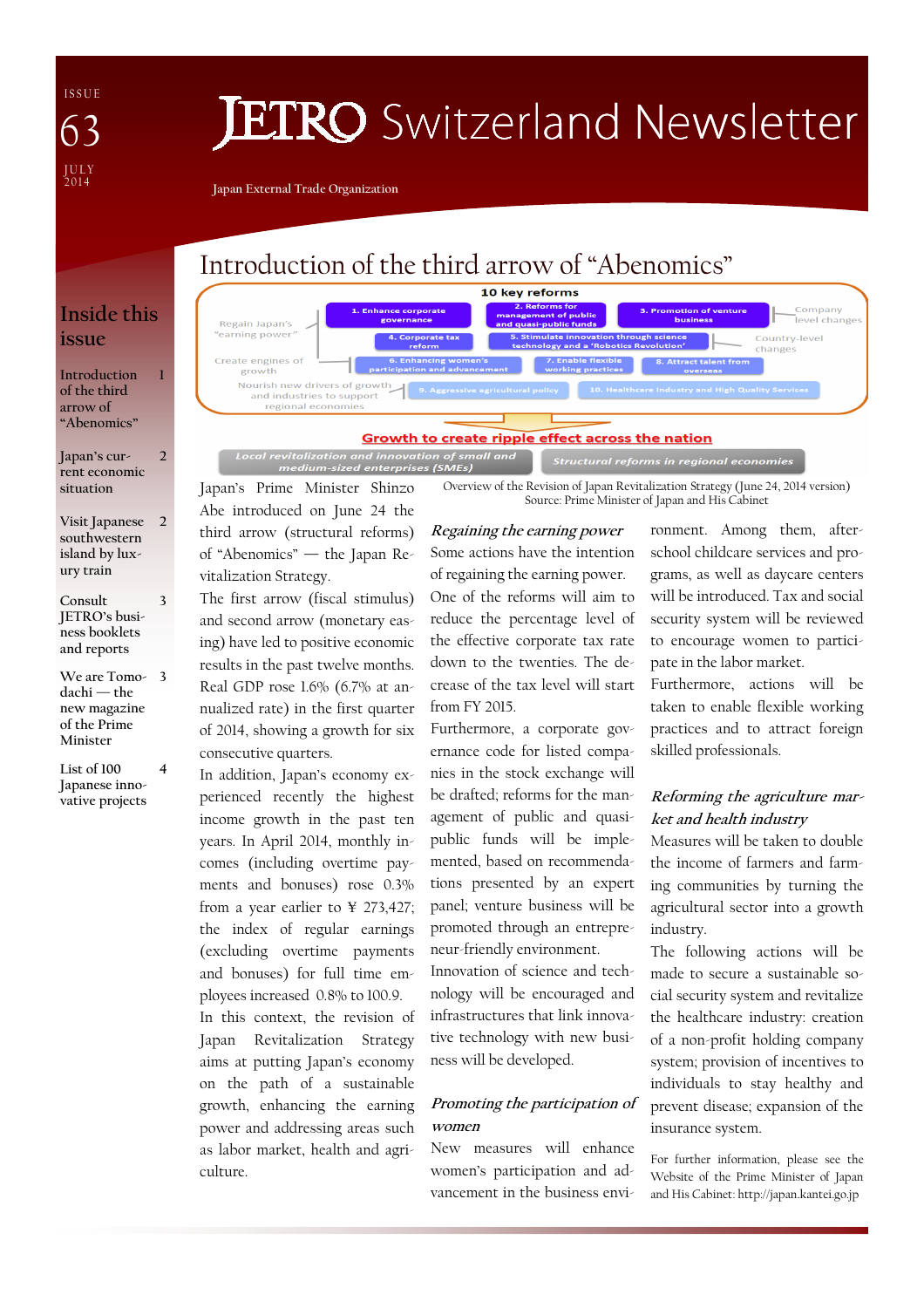# Japan's current economic situation

According to the report of the Cabinet Office issued in June 2014, "the Japanese economy is on a moderate recovery trend, while some weak movements are seen lately due to a reaction after a lastminute rise in demand before a consumption tax increase".

Japanese real GDP grew 1.6% in the first quarter of 2014 from the previous quarter (see graph), showing an annualized increased by 6.7%.

Japan's exports slightly decreased 2.7% in May 2014. Exports declined 1.2% to Asia, 1.8% to North America and 10.5% to Middle East, whereas exports to Western Europe increased 6.2%.

As a result of the Japanese consumption tax hike, the average of monthly consumption expenditures per household for May 2014 was ¥ 271,411, down 3.9% in nominal terms and down 8.0% in real terms from the previous year. However, the consumer price index was 103.5 (2010=100) in May 2014, up 0.4% from the previous month, and up 3.7% over the year.



Development of real GDP (quarterly), seasonally adjusted series Source: Cabinet Office

### Visit Japanese southwestern island by luxury train





Nanatsuboshi in Kyushu. All pictures © Kyushu Railway Company. With permission.

Since October 15, 2013, Kyushu Railway Company operates the luxury train Seven Stars in Kyushu (Nanatsuboshi in Kyushu).

#### Travelling on Kyushu island

The train operates on the Kyushu island (the most southwesterly of Japan's four main islands). The journey consists in a two-day (one night course) or a four-day (threenight course) circular tour. It starts and finishes at Hakata station, in the city of Fukuoka.

The four-day tour is a journey through the five prefectures of the island (Fukuoka, Oita, Miyazaki, Kagoshima and Kumamoto). It includes several sightseeing spots, such as the 1548-meter dormant volcano Yufuin, the spectacular scenery of the Aso area and a night at a Kirishima hot spring resort. The two-day tour takes place in

the Northern Kyushu. It includes a wander in the city of Nagasaki (Nagasaki Saruku).

#### Luxury cabins

The train is made up of seven cars: a Deluxe Suites car, four cabin cars, a lounge car and a restaurant

car. It has total capacity of 28 passengers.

Designed by Eiji Mitooka, the luxury sleeping cars all have their own toilets and shower facilities. The interior of the cars are covered by woods and fabrics.

The name of the train Seven Stars in Kyushu is inspired by the seven cars of the train, but also by the seven prefectures of Kyushu and by the seven attractive elements of Kyushu: nature, cuisine, hot springs, history and culture, power spots, hospitality and… sightseeing trains!

**SITUATION** 

動向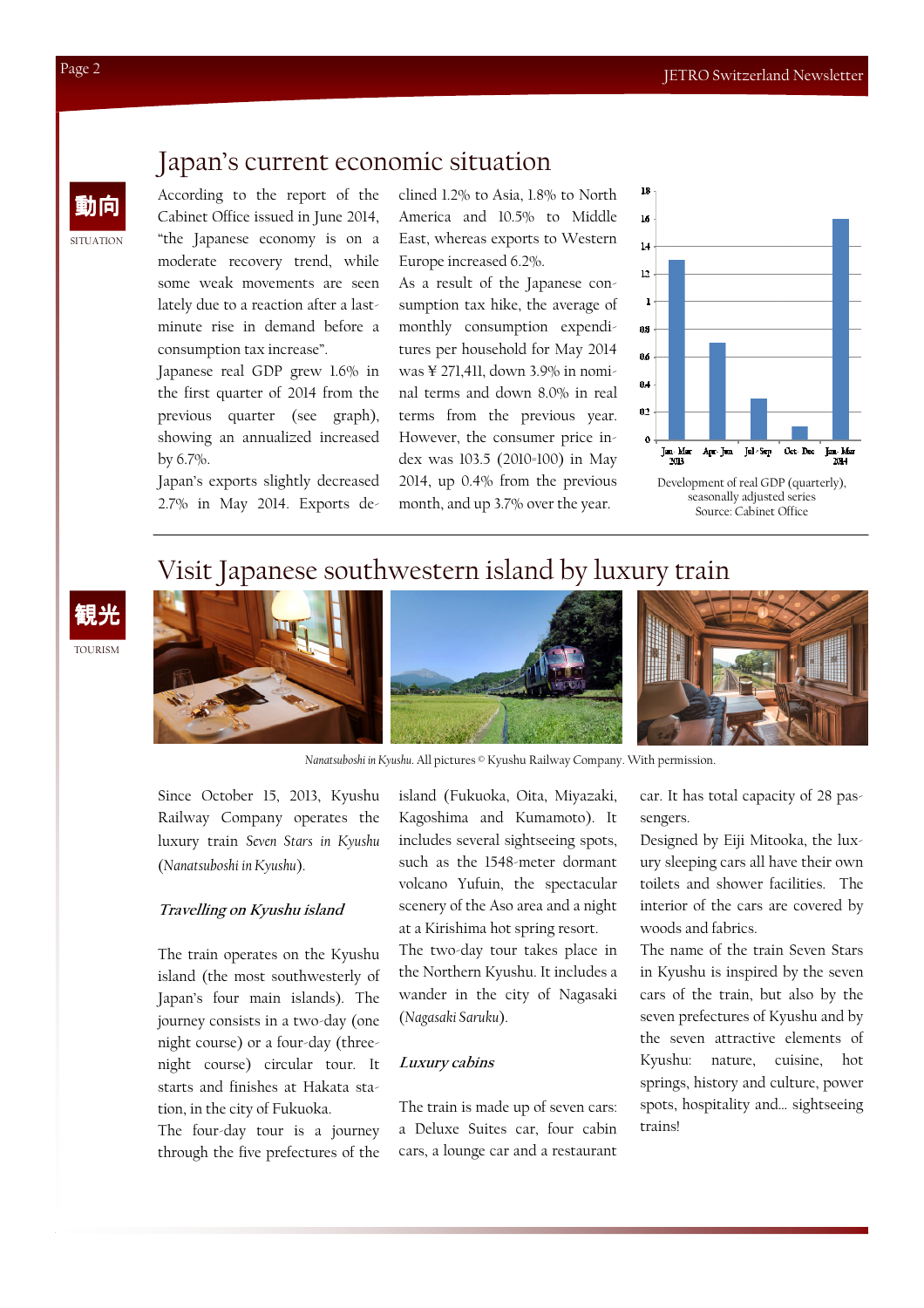# Consult JETRO's business booklets and reports

JETRO edits several booklets to **JETRO** introduce business information about Japan.

Venez vous adresser à JETRO

pour vos affaires au Japon!

INVEST JAPAN

**JETRO** 



#### Booklets

Talk to JETRO First about business in Japan! and Your Point of Entry into the Japanese Market introduce the range of services provided by JETRO, as well as some information about the Japanese market and success stories.

Laws *&* Regulations on Setting Up Business in Japan introduces useful information on laws, regulations and procedures on registration of incorporation, visas, taxes, human resource management, trademark and design protection systems.

You can order a paper copy of the English version of those booklets at JETRO Geneva for free or download them in English, German or French on JETRO's Website.

Your Business Chance in Recovering Japan also provides information about present environment, infra-



Talk to JETRO First about business in Japan! exists in English, German and French

structure, business, subsidy programs and etc. in the area struck by the Great East Japan Earthquake.

#### Reports

JETRO also publishes several reports that can be downloaded. Among them, JETRO Global Trade and Investment Report provides JETRO's estimates for world trade and FDI figures, as well as in-depth



Laws *&* Regulations on Setting Up Business in Japan exists in English, German and French

analysis of the world economy and Japan's place in it.

Efforts by Local Governments to Promote the Establishment of Enterprises outlines measures of local governments to revitalize the regional economy and expand employment.

All booklets and reports are available on JETRO's Website at: http:// www.jetro.go.jp/en/invest/reports/ pamphlets.html

### We are Tomodachi — the new magazine of the Prime Minister

Prime Minister of Japan, Shinzo Abe, has launched a new magazine entitled We Are Tomodachi [We are friends]: "Magazine to all our friends around the world".

Among the issues addressed in the last issue (Spring 2014), you will find articles about the visit of the Prime Minister in foreign countries and about the Abenomics

("Abenomics" is progressing. Making the Impossible Possible).

The first issue of the magazine was released in the winter 2013. The second issue was published in the spring 2014.

We Are Tomodachi can be downloaded at: http://japan.kantei.go.jp/letters/



We Are Tomodachi Spring 2014

 $\bullet$